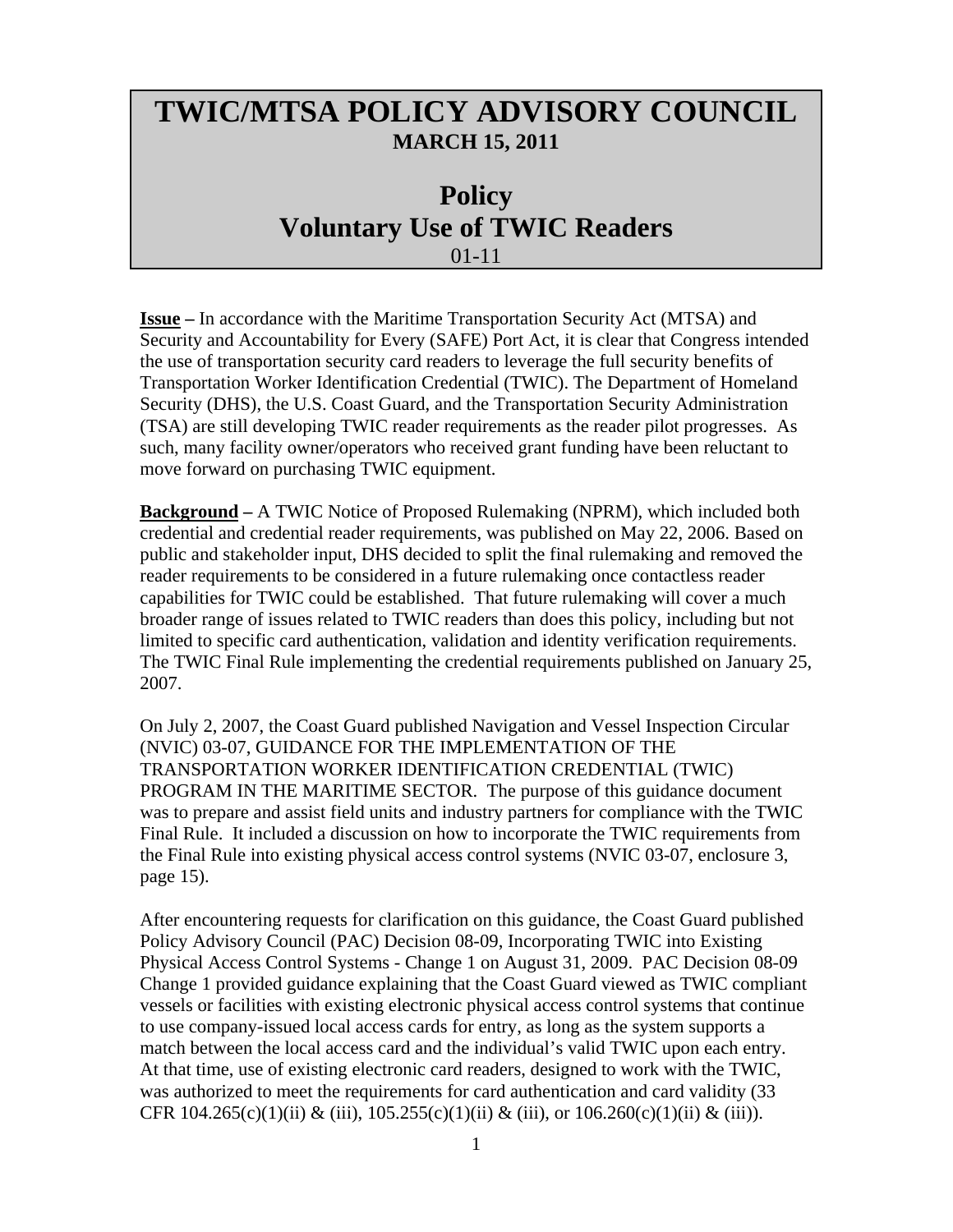Identity verification, in which a match of the photo on the TWIC is compared with the individual presenting the TWIC, had to be performed separately (33 CFR  $104.265(c)(1)(i)$  or  $105.255(c)(1)(i)$  or  $106.260(c)(1)(i)$ ). Matching the biometric template stored on the TWIC to the TWIC holder's fingerprint as the sole process to verify identity was not authorized at that time.

The SAFE Port Act requires DHS to conduct a card reader pilot program to test the business processes and technology required to deploy transportation security card readers as well as examine operational impacts for vessel and facility owners and operators. It also requires a report to Congress that provides the results of the pilot. The statute further requires any final TWIC reader rule be consistent with the findings of the pilot program. DHS will issue an NPRM incorporating the data and conclusions into the proposal and its supporting analyses. This will satisfy the SAFE Port Act requirement, and ensure the public has time to comment on the proposed rule before DHS publishes a final rule. (Initial government testing and evaluation of available TWIC readers has been completed; but additional testing of new readers is an ongoing process. Additionally, there are owners/operators who have been awarded DHS Port Security Grants for the purpose of purchasing and installing TWIC readers and systems, whose funding will expire if it is not expended before 2012).

For these reasons, the Coast Guard has re-examined the capability for TWIC readers to verify identity, using biometric match, in a manner that may be deemed equivalent to the visual card inspection requirements in 33 CFR  $104.265(c)(1)(i)$ ,  $105.255(c)(1)(i)$ , and  $106.260(c)(i)$ .

**Policy –** All persons seeking unescorted access to secure areas must present their TWIC for inspection before being allowed unescorted access, in accordance with 33 CFR §101.514. At each entry, the TWIC must be checked for: (1) identity verification, (2) card validity, and (3) card authentication.

(1) Identity verification ensures that the individual presenting the TWIC is the same person to whom the TWIC was issued. The current requirement for identify verification is to compare the photo on the TWIC to the person at the access point (33 CFR  $104.265(c)(1)(i)$ ,  $105.255(c)(1)(i)$ , or  $106.260(c)(1)(i)$ .

In accordance with 33 CFR §101.130, the Coast Guard determines that a biometric match using a TWIC reader from the TSA list of readers that have passed the Initial Capability Evaluation (ICE) Test (available at: [http://www.tsa.gov/assets/pdf/twic\\_ice\\_list.pdf](http://www.tsa.gov/assets/pdf/twic_ice_list.pdf) ) to confirm that the biometric template stored on the TWIC matches the fingerprint of the individual presenting the TWIC meets or exceeds the effectiveness of the identity verification check.<sup>[1](#page-1-0)</sup>

(2) Card validity involves the determination that a TWIC has not expired; been reported lost, stolen, or damaged; or been revoked for cause by TSA. The current requirement for

<span id="page-1-0"></span><sup>&</sup>lt;sup>1</sup> Any TWIC reader authorized by this guidance to meet the identity verification requirement at 33 CFR  $104.265(c)(1)(i)$ ,  $105.255(c)(1)(i)$ , or  $106.260(c)(1)(i)$  may no longer be valid after the promulgation of a TWIC reader final rule requiring the use of readers during access control procedures.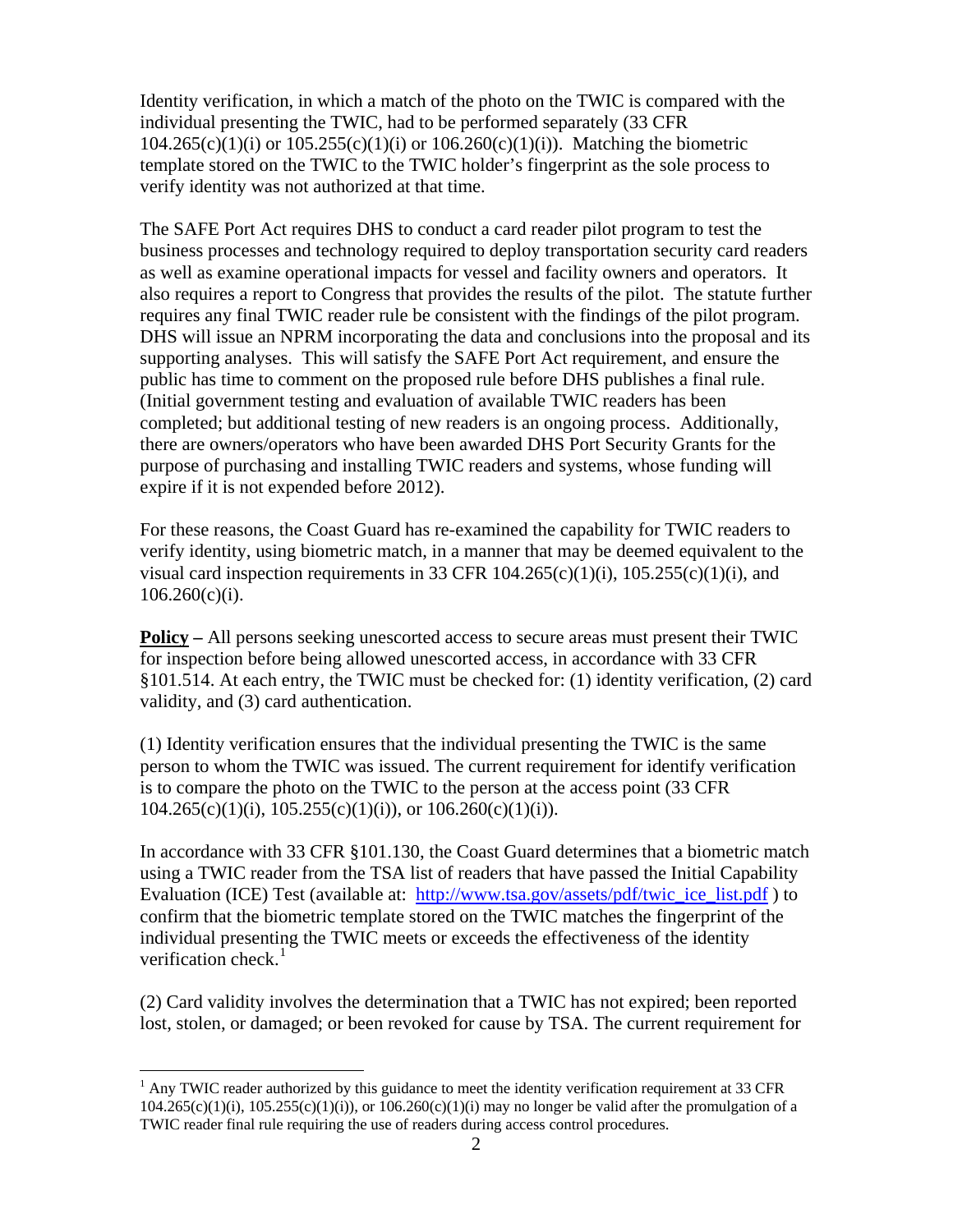card validity is visual inspection to check that the TWIC has not expired (33 CFR  $104.265(c)(1)(ii)$ ,  $105.255(c)(1)(ii)$ , or  $106.260(c)(1)(ii)$ .

In accordance with 33 CFR §101.130, the Coast Guard determines that using a TWIC reader to check for card validity by either<sup>[2](#page-2-0)</sup>:

- (a) comparing the card's internal Federal Agency Smart Card Number (FASC–N) to the TSA Cancelled Card List or
- (b) using a Certificate Revocation List (CRL) meets or exceeds the effectiveness of the card validity check.

(3) Card authentication ensures that the card being used is an authentic TWIC. The current requirement for card authentication is visual and/or physical inspection of various security features present on the card  $(33 \text{ CFR } 104.265(c)(1)(iii), 105.255(c)(1)(iii),$  or  $106.260(c)(1)(iii)$ ).

In accordance with 33 CFR §101.130, the Coast Guard determines that card authentication with a TWIC reader to perform the CHALLENGE/RESPONSE protocol using the Card Authentication Certificate and the card authentication private key on the TWIC meets or exceeds the effectiveness of the card authentication.<sup>[3](#page-2-1)</sup>

(4) Owners/operators using biometric readers that are on the TSA list of readers that have passed the Initial Capability Evaluation (ICE) Test should ensure that the readers are operated and maintained according to manufacturer's instructions; and operated by individuals who are trained in the use of said readers.

(5) Any vessel or facility owner/operator using the above provisions must submit a Vessel Security Plan or Facility Security Plan amendment to the Marine Safety Center, cognizant Captain of the Port, or District Commander in accordance with 33 CFR  $104.415(a)$ ,  $105.415(a)$ , or  $106.415(a)$ . The amendment must detail the implementation of a TWIC reader system as an equivalent access control procedure to the one established by 33 CFR 104.265(c)(1),  $105.255(c)(1)$ , or  $106.260(c)(1)$ , as applicable.

(6) PAC Decision 08-09, Incorporating TWIC into Existing Physical Access Control Systems - Change 1, remains valid for vessels or facilities with existing electronic physical access control systems as long as the systems can support a match between the local access card and the individual's valid TWIC upon each entry. PAC Decision 08-09 allows owners and operators to use existing (non-TWIC) electronic cards, readers, and physical access control systems to meet the requirements for card authentication and validity ONLY. Visual inspections of the TWICs at the prescribed rate would still be required.

<span id="page-2-0"></span><sup>1</sup>  $2$  Any TWIC reader authorized by this guidance to meet the card validity requirement at 33 CFR  $104.265(c)(1)(ii)$ ,  $105.255(c)(1)(ii)$ , or  $106.260(c)(1)(ii)$  may no longer be valid after promulgation of a TWIC reader final rule on access control procedures.

<span id="page-2-1"></span><sup>&</sup>lt;sup>3</sup> Any TWIC reader authorized by this guidance to meet the card authentication requirement at 33 CFR  $104.265(c)(1)(iii)$ ,  $105.255(c)(1)(iii)$ , or  $106.260(c)(1)(iii)$  may no longer be valid after promulgation of a TWIC reader final rule on access control procedures.